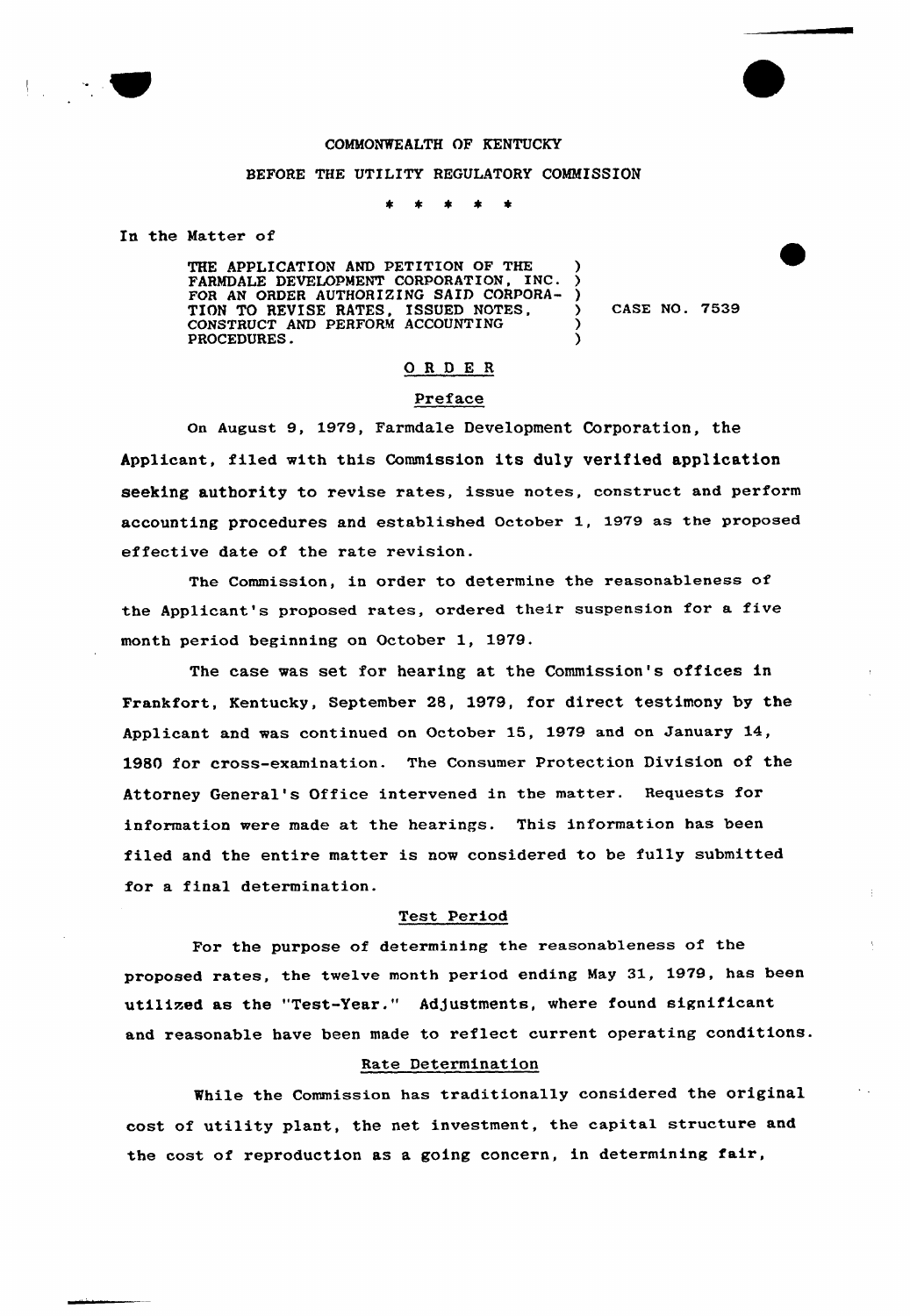just, and reasonable rates, its experience in the establishment or adjustment of rates for sewage utilities has indicated that these valuation methods are not always appropriate. Sewage utilities are unique to the extent that the cost of facilities has usually been included in the cost of the individual lot. The owner or operator of the utility is, in many instances, the developer of the real estate and title may have change hands prior to the effective date of Commission jurisdiction (January 1, 1975). Further, the Commission has found that the books, records, and accounts of these operations are, for the most part, incomplete, so as to make impossible the fixing of rates on the above methods of valuation. Therefore, the Commission is of the opinion that the "Operating Ratio" $(1)$  method should be utilized for the establishment or adjustment of rates for sewage utilities although it is recognized that there may be instances where this method would not be valid.

### Findings in This Natter

The Commission, after consideration of all evidence of record and being advised, is of the opinion and finds:

1. That by Order entered May 30, 1979, in Case Number 7427, the Commission granted a Certificate of Public Convenience and Necessity, authorizing the construction of a treatment plant addition and sewage collection lines.

2. That the Applicant plans to finance the additional plant facilities by borrowing \$150,000 at an interest rate of prime plus two points.

3. That the Applicant's proposed redistribution of balance sheet accounts is acceptable with the exception that Sewage Plant depreciation should be at an annual rate of  $5\%$  rather than  $10\%$ .

4. That in this instance, the determir.ation of rates and revenues requirements should be based on the operating ratio method.

<sup>(1)</sup> Operating ratio is defined as the ratio of expense, including depreciation and taxes to gross revenues.

Operating Ratio =  $\frac{\text{Operating Expenses + Depreciation + Taxes}}{\text{Gross Revenues}}$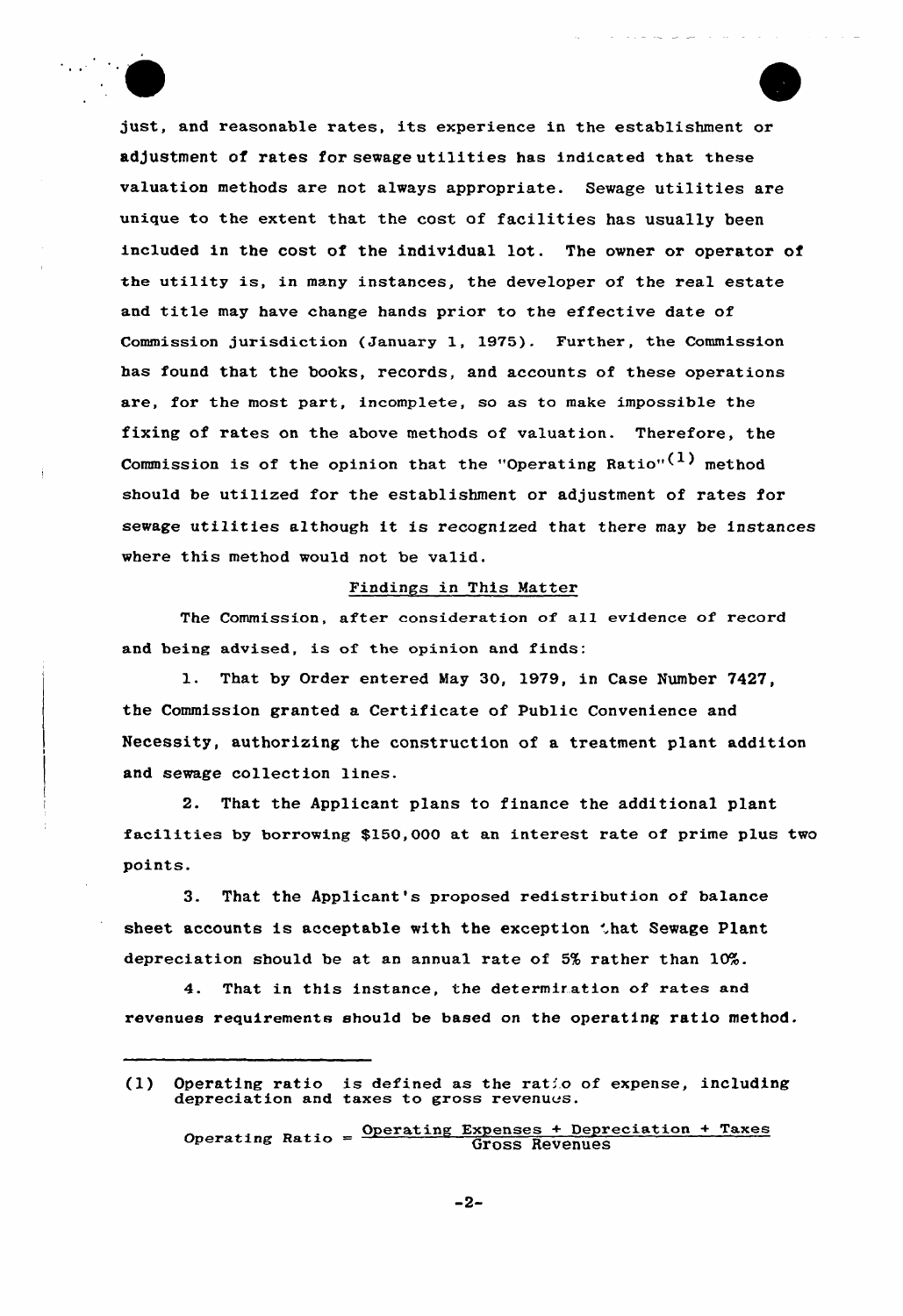5. That the existing rate of the Farmdale Development Corporation produced revenues of \$16,450 from an average of 168 customers receiving sewage disposal services during the test year. Further, that the addition of \$63 interest income resulted in total revenues of \$16,513. Further, that the District's expenses of \$29,391 for this period resulted in a test year deficit of \$12,878.

6. That the rate as prescribed and set forth in Appendix "A", attached hereto and made a part hereof, should produce gross annual revenues of \$26,333 from 211 customers and is the fair, just, and reasonable rate to be charged for sewage services rendered by Farmdale Development Corporation to customers in its service area.

7. That an operating ratio of approximately .88 will result from the revenues produced and should provide a reasonable return  $margin<sup>(2)</sup>$  in this instance.

8. That the rate proposed by the Applicant is unfair, unjust, and unreasonable in that it would produce revenues in excess of those found reasonable herein and should be denied,

1

đ

 $\mathbf{y}$ 

 $\mathbb{R}^d$ 

 $\mathbf{y}$ 

9. That while traditionally depreciation on contributed property for rate-making purposes has been allowed, it has not been <sup>a</sup> matter of great significance in past years. The value of contributed property in currently operating water and sewage utilities, however, is frequently more than the value of investor financed property. Further, it is common practice for <sup>a</sup> builder or developer to construct water and sewage facilities that add to the value and salability of his subdivision lots and to expense this investment cost in the sale price of these lots or, as an alternative, to donate these facilities to a utility company.

It is also recognized that many residential and commercial developments in metropolitan areas are served by privately-owned sewage systems. Further, that federal guidelines will require the incorporation of these sewage systems into a regional comprehensive sewer district at such time as connecting trunk lines are made available. Further, that to permit the accumulation of a depreciation

<sup>(2)</sup> Return margin is the amount remaining for the payment of a return on the investment of the security holders.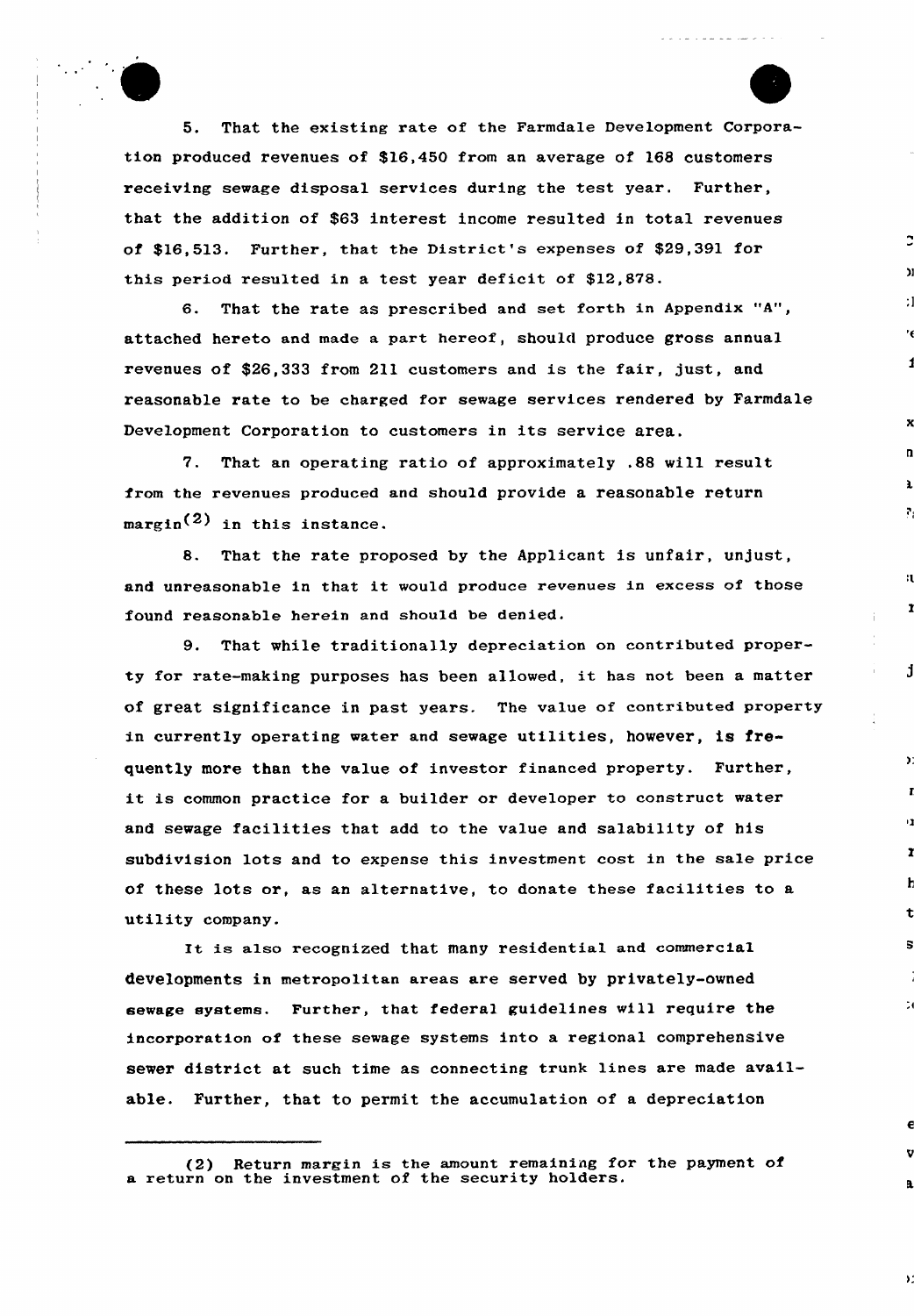reserve on contributed property that is to be abandoned would not, in our our opinion, be in the public interest.

The Commission is, therefore, of the opinion and finds that depreciation on contributed property for water and sewage utilities is not justified and should not be included in rate-making determinations for these utilities. In support of this position and by way of substantiation, we make reference to the cases and decisions listed in Appendix "B", attached hereto and made a part hereof.

10. That the Commission, after consideration of the Applicant's estimated proforma revenues and expenses, concludes that these revenues, expenses and adjustments can be summarized as shown in Appendix "C", attached hereto and made a part hereof. On the basis of the said summary tabulation the Commission further concludes that annual revenues in the amount of \$26,333 are necessary and will permit the Applicant to meet its reasonable expenses for providing sewage collection and disposal services for customers in its service area.

11. That the Applicant has been authorized by Order dated February 28, 1980, subject to refund, to place the requested rate increase into effect for services rendered on and after March 1, 1980. Further, the rate prescribed by this Order is less than the rate proposed by the Applicant and the Applicant should refund to its customers the amount collected in excess of that which would have been collected by the rate authorized by this Order. Further, that said refund should be completed within sixty (60) days of the date of this Order and a report filed by the Applicant to substantiate that said refund has been completed.

## Orders in This Matter

The Commission, on the basis of the matters hereinbefore set forth, and the evidentiary record in this case:

HEREBY ORDERS that the Farmdale Development Corporation be and is hereby authorized to finance additional treatment plant facilities and sewer lines with a \$150,000 bank loan at an interest rate not to exceed prime plus two points.

IT IS FURTHER ORDERED that the rates set forth in Appendix "A", attached hereto and made a part hereof be and they are hereby fixed as the fair, just, and reasonable rates of the Applicant to become effective for services rendered on and after the date of this Order to customers located in its service area of Franklin County, Kentucky.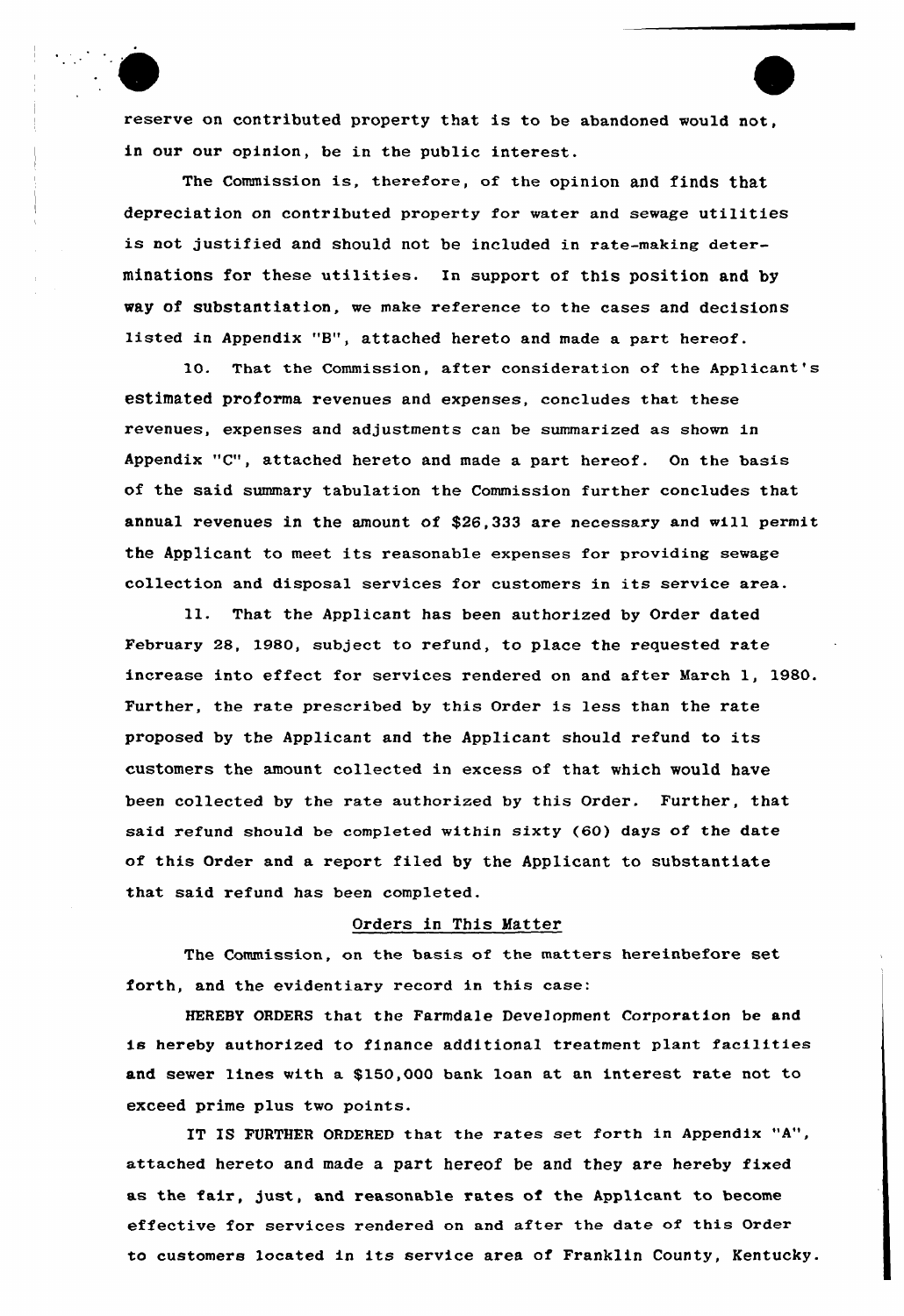IT IS FURTHER ORDERED that the rate set forth in the Applicant's petition be and the same is hereby denied.

IT IS FURTHER ORDERED that the Applicant's redistribution of balance sheet accounts be and is hereby approved with the exception that Sewage Plant depreciation shall be at an annual rate of five percent (5%) rather than ten percent (10%).

IT IS FURTHER ORDERED that any funds collected by the Applicant in excess of those authorized by this Order shall be refunded within sixty (60) days of the date of this Order and, further, that the Commission shall be notified by the Applicant as to the method and extent of the said refund, within sixty (60) days of the date of this Order.

IT IS FURTHER ORDERED that the Applicant shall file with the Commission, within thirty (30) days of the date of this Order, its revised tariff sheets setting forth the rates approved herein. Further, that a copy of the Applicant's "Rules and Regulations" for providing sewage disposal services to its customers shall be filed with said tariff sheets.

Done at Frankfort, Kentucky, this 19th day of March, 1980.

UTILITY REGULATORY COMMISSION CHAIRMA =CHAI RMAN

COMMISS Mauy Ray Osken

ATTEST:

# **SECRETARY**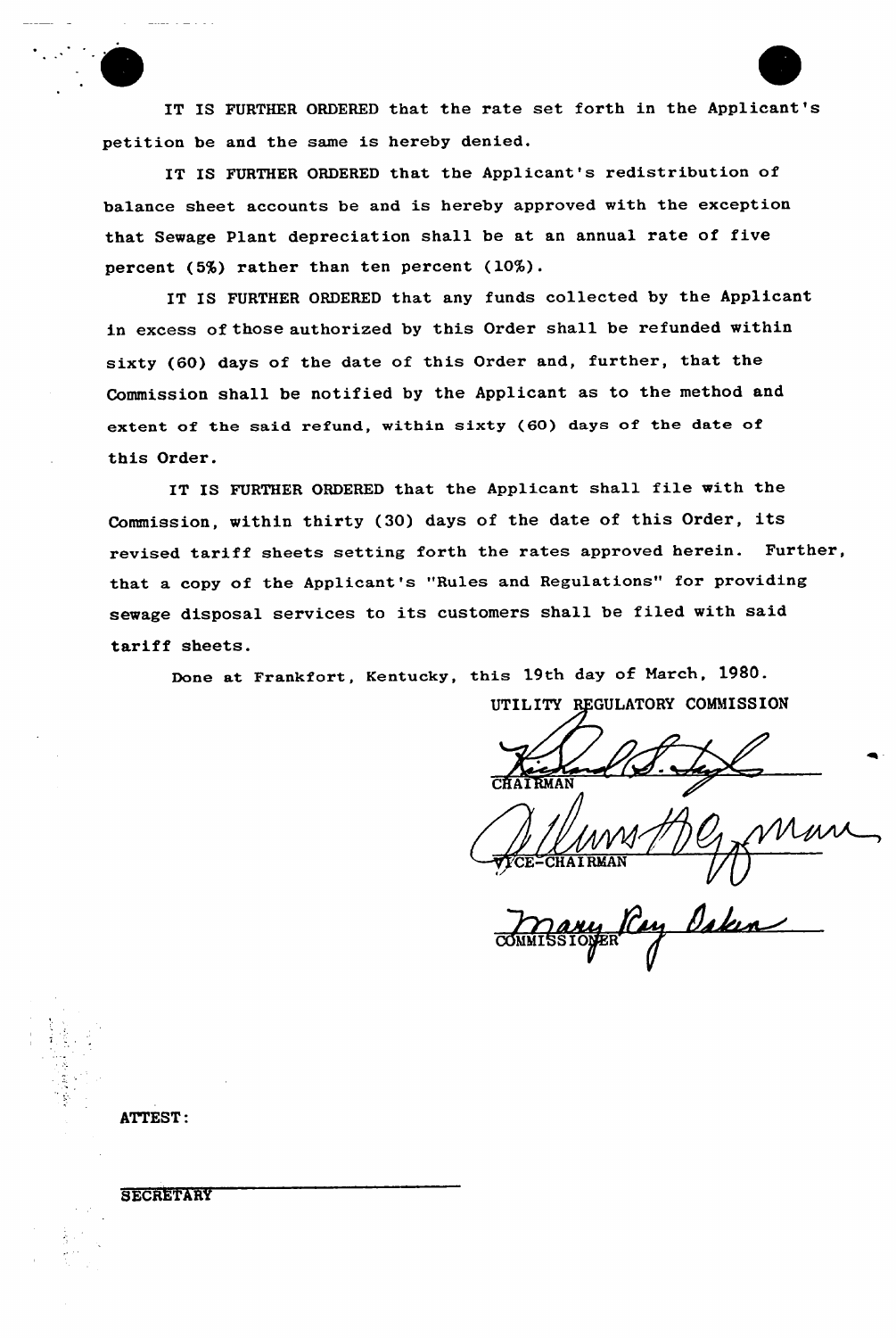



医无水管

# APPENDIX "A"

# APPENDIX TO AN ORDER OF THE UTILITY REGULATORY COMMISSION IN CASE NO. 7539 DATED MARCH 19, 1980

The following rates are prescribed for sewage disposal services rendered by the Farmdale Development Corporation to customers located within its service area.

Type of Service Provided Single-Family Residential Hulti-Family Residential

Monthly Rate \$10.40 Per Residence 7.60 Per Apartment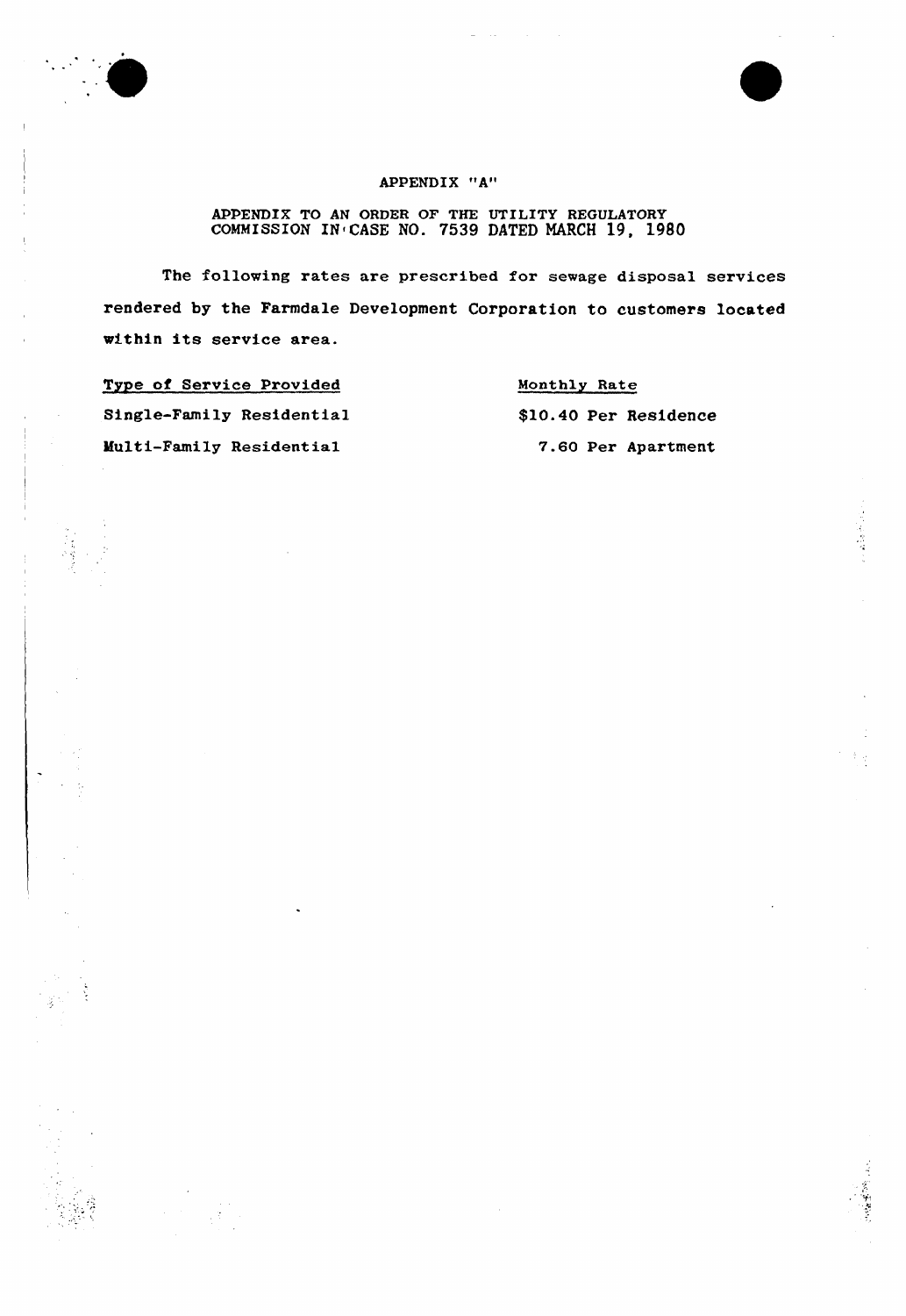



APPENDIX TO AN ORDER OF THE UTILITY REGULATORY COMMISSION IN CASE NO. 7539 DATED MARCH 19, 1980

<sup>A</sup> listing of cases and decisions that substantiate finding number 8.

(1) 28 U.S.C. s362 (c) (1976).

Dealing with the Basis to Corporations in Reorganization. It states in part that property contributed by nonstockholders to a corporation has a zero basis.

- (2) Easter v. C.I.R., 338 F.2d <sup>968</sup> (4th Cir. 1964). Taxpayers are not allowed to recoup, by means of depreciation deductions, an investment in depreciable assets made by a stranger.
- (3) Martignev Creek Sewer Co., (Mo. Pub. Serv. Comm., Case No. 17,117) (November 26, 1971). For rate making purposes a sewer company should not be allowed to treat depreciation on contributed plant as an operating expense.
- (4) Re Incline Village General Improv. Dist., I & S 558, I & S 559, (Nev. Pub. Serv. Comm., May 14, 1970). Where a general improvement district sought to increase water rates, the Commission could not consider depreciation expense on the district's plant because all of the plant had been contributed by members of the district.
- (5) Princess Anne Utilities Corp. v. Virginia ex rel. State Corp. Commission, 179 SE 2d 714, (Va. 1971). <sup>A</sup> depreciation allowance on contributions in aid of construction was not allowed to a sewer company operating in <sup>a</sup> state following the "original cost" rule in determining rate base because the company made no investment in the property, and had nothing to recover by depreciating the donated property.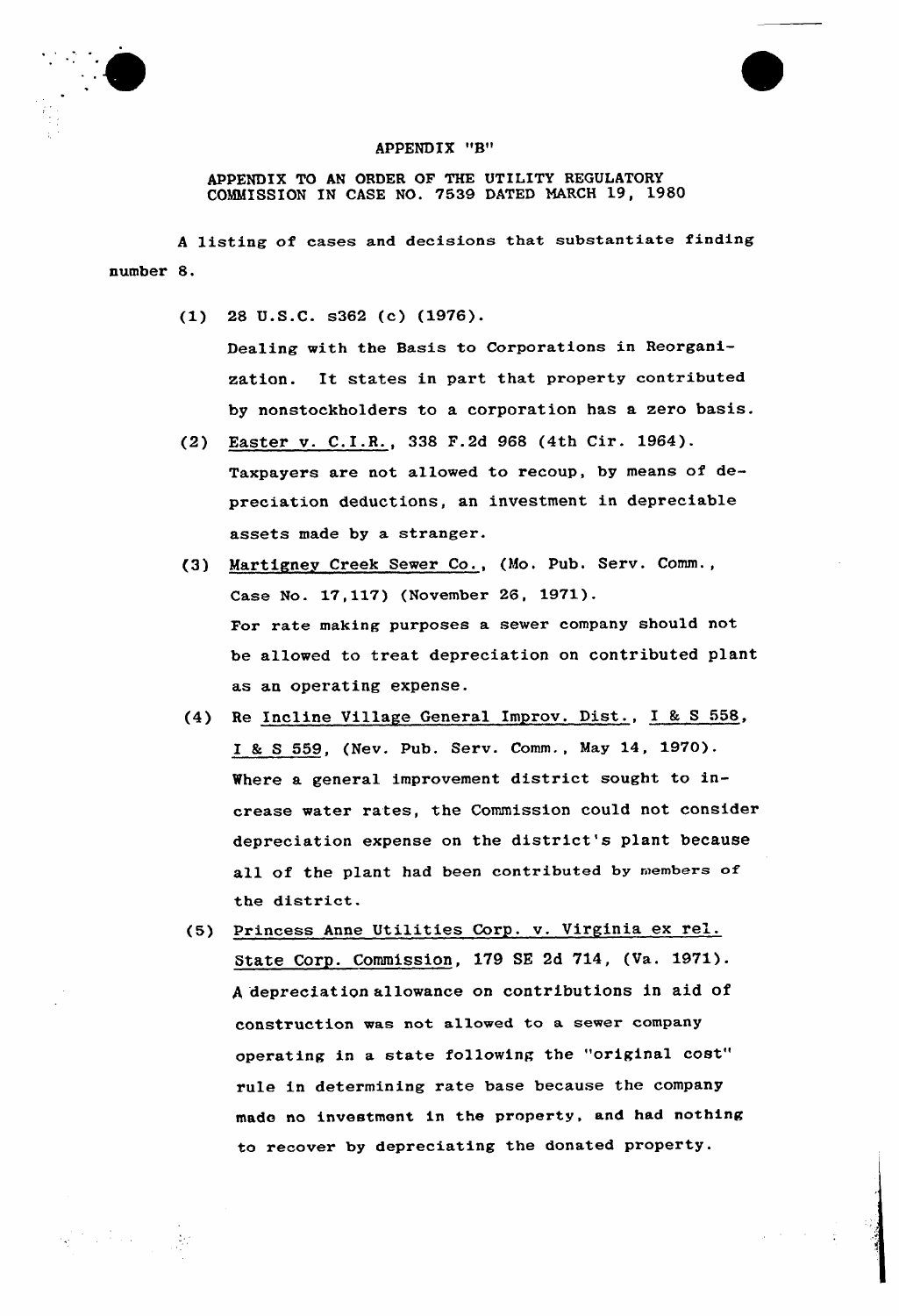

 $\bar{z}$ 

## APPENDIX "C"

 $\mathcal{L}$ 

## APPENDIX TO AN ORDER OF THE UTILITY REGULATORY COMMISSION IN CASE NO. 7539 DATED NARCH 19, 1980

In accordance with Finding No. 9, the following tabulation is the Commission's summary of the "Test Year" and projected annual revenues and expenses for the Applicant's 68,000 GPD sewage treatment plant and sewage collection system which will provide service to approximately 211 customers in Franklin County, Kentucky.

|  |           |                                    | $Test$ Year <sup>(1)</sup> | Pro forma $(1)$<br>Requested | Pro Forma<br>Found Reasonable |
|--|-----------|------------------------------------|----------------------------|------------------------------|-------------------------------|
|  |           | (No. of Customers)                 | (168)                      | (207)                        | $(211)^{(2)}$                 |
|  | Revenues: |                                    |                            |                              |                               |
|  | 1.        | Sewage Service                     | \$16,450                   | \$44,712                     | \$26,333                      |
|  | 2.        | Interest                           | 63                         | $\mathbf{o}$                 | $\mathbf 0$                   |
|  |           | Total Revenues                     | \$16,513                   | \$44,712                     | \$26,333                      |
|  |           | <b>Expenses:</b>                   |                            |                              |                               |
|  | 1.        | Management                         | \$3,600                    | \$4,800                      | $$2,400^{(3)}$                |
|  | 2.        | Billing &<br>Collecting            | 2,468                      | 6,706                        | $3,950^{(4)}$                 |
|  | 3.        | Office Expenses                    | 1,792                      | 1,792                        | 1,792                         |
|  | 4.        | Utilities                          | 3,340                      | 3,808                        | 3,808                         |
|  | 5.        | Repair and<br>Maintenance          | 4,374                      | 5,391                        | 3,336(5)                      |
|  | 6.        | Labor                              | 1,596                      | 1,596                        | 1,596                         |
|  | 7.        | Depreciation                       | 12,221                     | 9,378                        | 2,931(6)                      |
|  | 8.        | Rate Case Expense<br>Case No. 7427 | $\mathbf 0$                | 1,500                        | 0(7)                          |
|  | 9.        | Rate Case Expense<br>Case No. 7539 | $\mathbf 0$                | 1,500                        | 1,500                         |
|  |           | 10. Insurance                      | $\mathbf 0$                | 139                          | 139                           |
|  |           | 11. Commission<br>Assessment       | $\mathbf 0$                | 54                           | $50^{(8)}$                    |
|  |           | 12. Property Tax                   | $\mathbf{o}$               | 687                          | 687                           |
|  |           | 13. Income Tax                     | $\mathbf 0$                | <u>1,238</u>                 | $842^{(9)}$                   |
|  |           | Total Expenses                     | \$29,391                   | \$38,589                     | \$23,031                      |
|  |           | Net Income                         | (\$12,878)                 | \$6,123                      | \$3,302                       |

(1)Test Year and Pro forma Requested expenses were taken from the Applicant's statement of revenues and expenses for the 12 month period ending May 31, 1979.

(2)Testimony by the Applicant indicated that 211 customers will be served by the existing facilities.